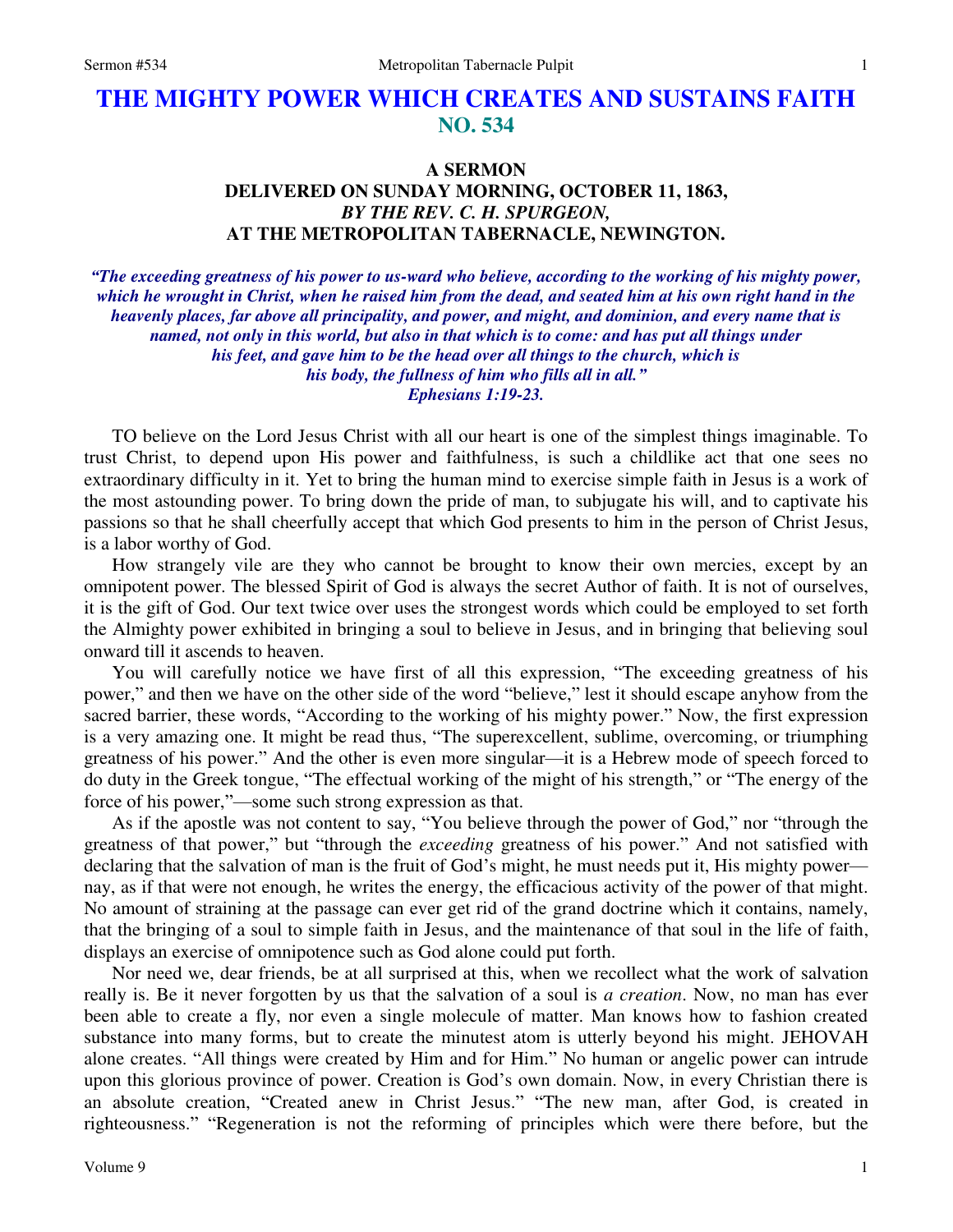implantation of a something which had no existence. It is the putting into a man of a new thing called the Spirit, the new man—the creation not of a soul, but of a principle still higher—as much higher than the soul, as the soul is higher than the body. Since the life and principle created are the most glorious of all God's works, being in fact a part of the divine nature itself, I may say most boldly that in the bringing of any man to believe in Christ, there is as true and proper a manifestation of creating power, as when God made the heavens and the earth.

Further than this, there is more than creation—there is *destruction*. No man can destroy anything. Since the world began, not a single particle of matter has ever been annihilated. You may cast matter into the depths of the sea, but there it is. It still exists. Cast it into the fire and the fire consumes it—but either in the ash or in the smoke, every atom survives. Fire does not destroy a single particle. There is as much matter in the world now as when God first spoke it out of nothing. It is as great an exercise of divinity to destroy as it is to create.

### *"Know that the Lord is God alone— He can create* **and He destroy***."*

In the regeneration of every soul there is a destruction as well as a creation. The old man has to be destroyed—the stony heart has to be taken away out of our flesh. And though this is not done in all of us—nay, nor in any of us completely—yet the day shall come when sin shall be utterly destroyed, both root and branch, and all evil principles shall be torn up by the roots, and like our sins, they shall cease to be, so that if they were searched for, they could not be found.

When the morning stars sang together because a world was made, creation was their one theme. God made the world out of nothing. That was an easy task compared with making a new heart and a right spirit, for "nothing" at least could not oppose God, "nothing" could not stand out against Him. But here, in salvation, God had to deal with an opposing something which He has to fight with and to destroy. And when that has been reduced and overcome, then comes in the creating power by which we are made new creatures in Christ Jesus. So that it is a double miracle, something more than creation. It is creation and destruction combined.

The work of salvation is most truly a *transformation*. "Be you transformed by the renewing of your mind." You who have been made anew in Christ Jesus know in your own hearts how great that transformation is. The wolf, with all its bloodthirsty tendencies, feeds quietly with all the amiable gentleness of the lamb. The lion eats straw like the ox. The desert becomes a garden and the dry land springs of water. Nay, what is more wonderful still, stones of the brook become children unto Abraham. The Lord takes the man who is like the leopard, covered with spots, and cleanses him till he is whiter than snow. He takes the Ethiopian, black as night, and does but touch him with the matchless blood of Jesus, and he becomes all together fair and lovely.

None of the fanciful transformations of which Ovid sang of old, could ever rival the matchless work of God when He displays His power upon the human mind. Oh, what a difference between a sinner and a saint, between "dead in trespasses and sins," and quickened by divine grace! If God should speak to Niagara and bid its floods in their tremendous leap suddenly stand still—that were a trifling demonstration of power compared with the staying of a desperate human will. If He should suddenly speak to the broad Atlantic and bid it be wrapped in flames, we should not even then see such a manifestation of His greatness as when He commands the human heart and makes it submissive to His love.

Remember, too, as if this were not enough, that the conversion of a soul is constantly compared to *quickening—*the quickening of the dead. How great the miracle when the dry bones in Ezekiel's vision suddenly became a great army! Greater still is the transcendent work of might when dead souls are quickened and made to serve the living God. Indeed it is not only the first act of conversion which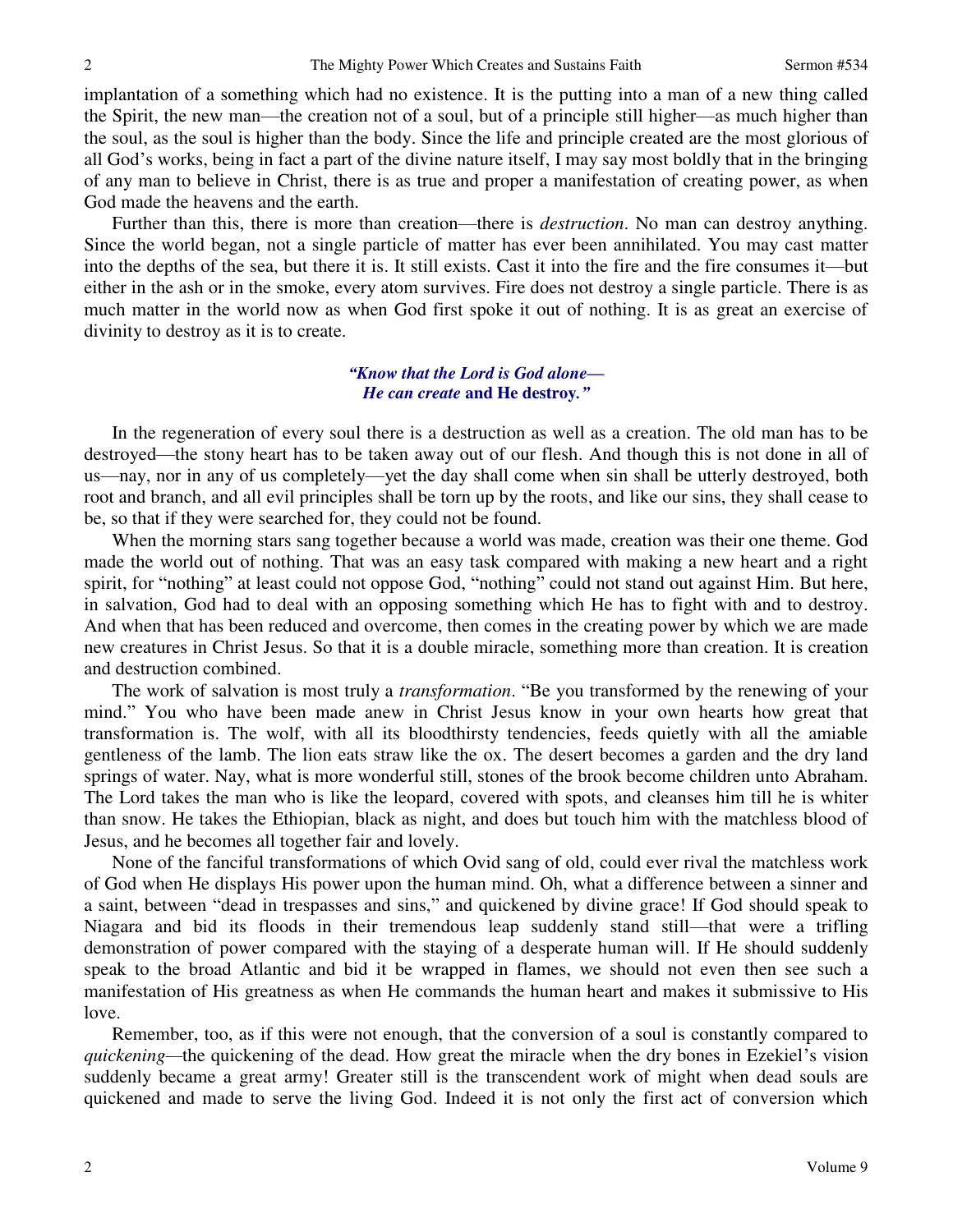displays power, but the whole of the Christian's career, until he comes to perfection, is a clear display of the same.

The spiritual life may be likened unto *the burning bush* which Moses saw in Horeb. It burnt, but it was not consumed. Such is the Christian—like a bush, he is most fitting fuel for the flame, yet the flame does not hurt him. It kindles about him, but he is not destroyed. Or the Christian life may be likened to *walking upon water*. As Peter trod the waves and did not sink as long as his faith looked to Jesus, so the believer, every day, in every footstep that he takes is a living miracle.

Faith, too, in its life may be compared to *flying, "*They shall mount up on wings as eagles." "I bear you as upon eagles' wings." The believer every day takes venturesome flights into the atmosphere of heaven, rises above the world, leaves its cares and its wants beneath his feet, and that too with no other wings but those of faith and love. Herein is a continued and splendid miracle of the power.

But to come to our text—laying it down then as being most certain that the work of the conversion and sanctification of a believer is an amazing display of divine might, we have in the text given to us a most singular analogy. The apostle declares to us by the Holy Ghost that the very same power which raised Jesus Christ from the dead, and exalted Him to the highest heaven is seen in the conversion and preservation of every individual believer.

Now, we shall first *notice the analogy.* Secondly, we shall *consider the reason of it.* And thirdly, we shall observe the *inferences which come from it.* 

**I.** First of all, we shall consider THE ANALOGY WHICH THE APOSTLE HERE POINTS OUT.

Conceive that you hold a great pair of golden compasses. You are to put one foot of the compass here upon the grave of Christ. You are to open those compasses till you reach Christ ascending up into heaven. Widen them again, and again, and again, till you put down the other foot of the compass where Christ is Head over all things to the church, which is His fullness. Now, can you imagine such a stretch as that? You have to conceive of the power by which the dead body of Christ is brought to all that preeminence of honor—and then to remember that just such power is seen in you if you are a believer.

In examining the wonderful picture before us, we begin with Christ in the grave, by noticing that it was in Christ's case *a real death*. Those loving hands have taken Him down from the cross. Those weeping eyes have let fall hallowed drops upon His face. Tenderly have the women wrapped Him about with spices and fine linen, and now He is about to be put into the tomb. He is assuredly dead.

The pericardium of the heart has been pierced. Blood and water have both freely flowed. Lift up the pierced hand and it falls at once to His side. The lids of yon eyes, so red with weeping, do but cover eyes glazed with death. The foot has no power of motion. Take up the corpse, you loving bearers, carry it, and put it into the tomb—this is no trance, but a most certain death.

So is it with us. by nature we are really dead. We were dead in trespasses and sins. Try to stir the natural man to spiritual action and you cannot do it. Lift up his hand to good works, he has no power to perform them. Try to make his feet run in the ways of righteousness. They will not move an inch. The fact is that *the heart* is dead. The living pulse of spiritual life which was in our parent Adam has long ago ceased. Neither can the eyes perceive any beauty in Immanuel, nor can the nose discover the fragrance of the Lord's sweet spices, nor can the ear hear the voice of the Beloved. The man is absolutely and entirely dead as to anything like spiritual life. There he lays in the grave of his corruption, and must lay there and rot too, unless divine grace shall interpose.

In Christ's case, He was not only dead, but as the text tells us, He was *among the dead*. "He has raised up Jesus Christ *from the dead*.*"* Do notice that. He lay for some time sleeping among those who dwelt in the tomb—among the dead. Three days and nights He is a denizen of the lonely shades. He was numbered among the victims of death's dart. "He made his grave with the wicked, and with the rich in his death."

Such were some of us—we were among the dead—and "were by nature the children of wrath," even as others. In the case of some of us, our outward life was just that of other ungodly men. Were they drunkards? So were we. Were they immoral? So were we. Did they take delight in the flesh? So did we.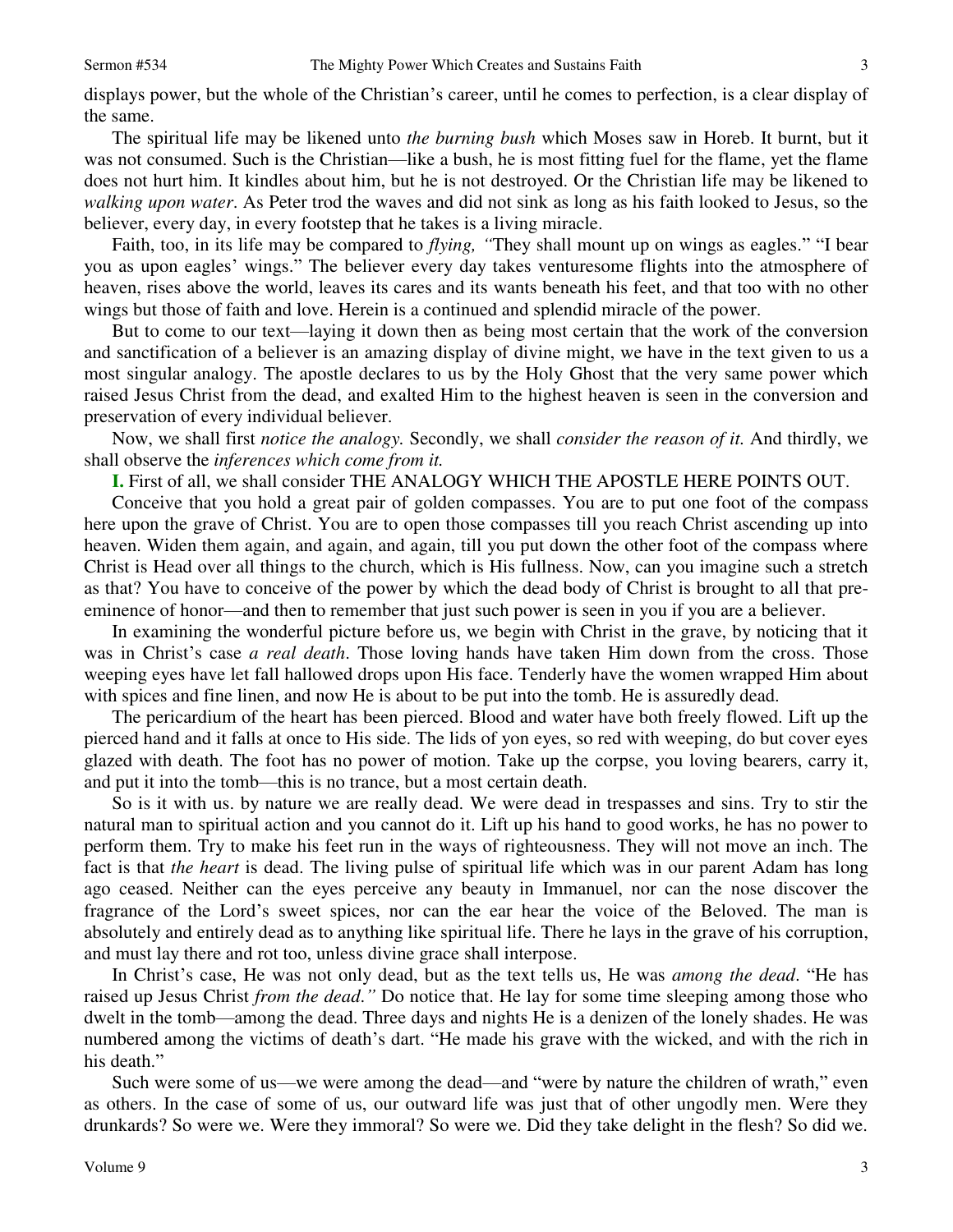Did they follow the desires of the mind? So did we. Were they hard-hearted, and impenitent, and unbelieving? So were we. Whatever may be said of any ungodly man, may be said of at least some of those whom God has quickened by His divine power. We, like Jesus, were reckoned among the dead. If you had seen His corpse, you would have discovered no difference between it and the body of another, save only that He saw no corruption.

Dear brethren, in this our case is lower than that of our Lord, for we did see corruption. The old man is "corrupt according to the deceitful lusts." Yea, more, we were "children that are corrupters," and in nothing did we differ from others, save that the Lord had predestinated that no bands of death should hold us forever, for He was determined to save and to bring us to His right hand.

Come with me again to the new tomb in the garden. Will that sleeper ever rise? Will that hallowed tomb ever be burst? No, never while time and eternity shall last, unless God shall interfere. Here comes a *heavenly messenger.* His face is like lightning, and his raiment white as snow—and for fear of him the keepers do quake and become as dead men. So, when the time comes, in God's great power, He sends His messenger—it is no angelic spirit whose face is like lightning, but it is some humble minister of Christ, who, nevertheless, is clothed with power. He has in his mouth a sharp two-edged sword, and when he speaks of Christ, for fear of Him sins tremble, and the prejudices and enmities of men's hearts become as dead men. The divine power is seen all the more in the fact that the messenger in the second case is an earthen vessel, a poor creature of flesh and blood. There is a divine mandate for our resurrection, as much as for that of Jesus Christ.

There came with that messenger *a mysterious life*. You cannot see it, but inside that tomb a Spirit has fallen upon those once bleeding limbs and entered that lifeless corpse. The eye shall soon see the light, for the hands are already unwinding the napkin from the brow. The grave cloths are unbound, one by one. The feet are free, and the whole frame is clear of every encumbrance. No one saw the life come back. If anyone had watched that corpse, they could not have seen the vital spark of heavenly flame return to its proper altar. No, it was a mysterious thing.

Ah! there was a time with us when the messenger of God came, but *he* could not quicken us. He could only make the keepers shake and tremble. But a mysterious life from God the Holy Ghost fell into our souls, and we were as we never were before. We trembled with a new fear, rejoiced with a new joy, believed with a fresh confidence, and hoped with a divine hope. We lived! And oh! can we never forget the moment when first we began to live unto God? Divine Spirit, You did it. Let all the glory be unto Your Name.

Then came an *earthquake,* by which the stone was rolled away, showing that the power put forth was enough to shake the earth and to make all the elements obedient. Surely when God shakes but common dust and clay, and rock and stone, we wonder, and men stand in awe, but when he rends the harder marble of our hearts, and moves the grosser dust and heavier earth of our spirits, there is reason to praise and bless His name.

The stone being removed, *forth came the Savior*. He was free, *raised up no more to die.* He stood erect, beheld by His followers, who, alas! did not know Him. And even so we, when the divine life has come, and the divine energy has burst our tomb, come forth to a new life—no more to die. Then men of the world know us not, because they knew *Him* not. They misunderstand our motives, they misrepresent our actions, they contort our words, because now we have a life of which they are not the subjects, and have come into a resurrection-state to which they are utter strangers.

You see the parallel holds. We, too, in the same manner as Christ was raised from the dead, have been made to live in newness of life, even as the Master Himself said, "As the Father raises up the dead, and quickens them; even so the Son quickens whom he will."

Please note here, dearly beloved friends, that in the resurrection of Christ, as in our salvation, there was put forth nothing short of a *divine power*. It was not angelic or arch-angelic, much less was it human. What shall we say of those who think that conversion is wrought by the free will of man—who ascribe man's salvation to his own betterness of disposition, or to his willingness to accept that which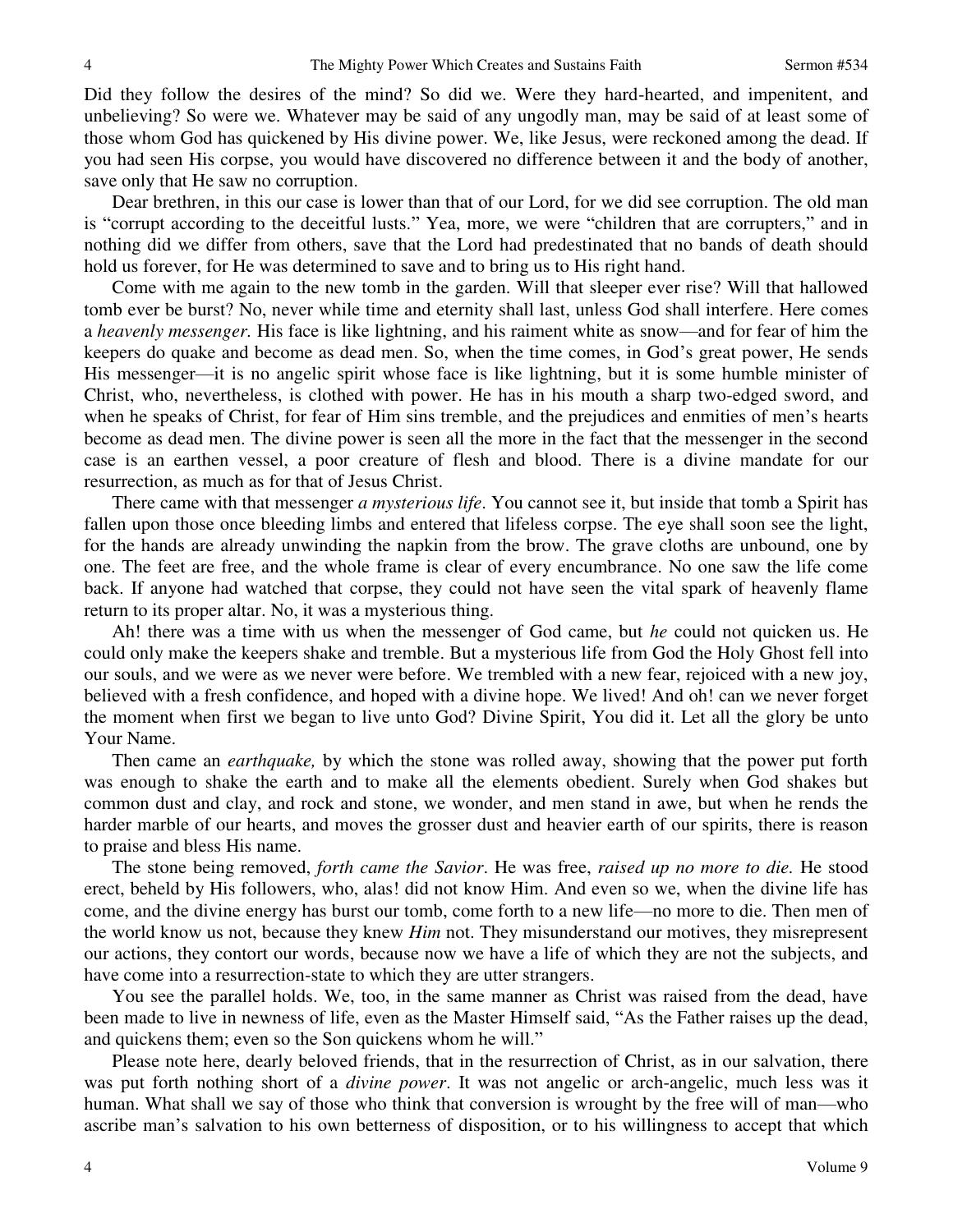God presents to him? Beloved, when we shall see the dead in the graves rise therefrom by their own power, then expect to see ungodly sinners turn to Christ. It is not the ministry, it is not the Word preached, nor the Word heard in itself. All the power proceeds from the Holy Ghost.

Observe again, that this power was *irresistible*. All the soldiers and the high priests could not keep the body of Christ in the tomb. Death could not hold Christ in his bonds. When the life-pangs first began to move in Jesus, He could no longer be holden of death. Then was death swallowed up in victory. The Father brought forth His begotten Son, and said, "Let all the angels of God worship him." He was the first begotten from the dead.

Irresistible is the power put forth, too, in the Christian. No sin, no corruption, no temptation, no devils in hell, nor sinners upon earth can ever stop the hand of God's grace when it intends to convert a man. If God says, "You shall," man shall not say, "I will not," or, if he does, as the trees of the forests before the hurricane are torn up by the roots, so shall the human will give place to the irresistible power of grace.

Observe, too, that the power which raised Christ from the dead was *glorious*. It reflected great honor upon God and brought great dismay upon the hosts of evil. So there is great glory to God in the conversion of every sinner.

Lastly, it was *everlasting power*. "Christ being raised from the dead dies no more; death has no more dominion over Him." So we, being raised from the dead, go not back to our dead works nor to our old corruptions, but we live unto God. Because He lives, we live also, for we are dead and our life is hid with Christ in God. The parallel will hold in every point, however minute. "Like as Christ was raised up from the dead by the glory of the Father, even so we also should walk in newness of life."

You see I have not stretched the compasses half-way yet. We have only proceeded as far as to see Christ raised from the dead. But the power exhibited in the Christian goes farther than this—it goes onward to the ASCENSION. If you will carefully read the story of the ascension, you will notice first that Christ's ascension was *contrary to nature*. How should the body of a man without any means be borne upward into the air? "While he blessed them he was taken out of their sight."

So the Christian's rising above the world, his breathing another atmosphere, is clean contrary to nature. How would you wonder if you saw a man suddenly rise up into the sky? Wonder more when you see a Christian rise above temptation, worldliness, and sin. When you discover him forsaking those things which once were his delight, and mounting towards heaven.

You will observe again, that the disciples *could not long see the rising Savior*. "A cloud received him out of their sight." So in our case, too, if we rise as we should rise, if the Spirit of God works in us all the good pleasure of His will, men will soon lose sight of us. They will not understand us. They will be certain to run hither and thither, wondering at this, and marveling at that. They will call us mad, fanatical, wild, enthusiastic, and I know not what.

And we, on our part, must not wonder at it, for now we look down upon them and wonder at them as much as they wonder at us. They think it strange that we should be looking for unseen things, and hoping for that which we see not. We, on the other hand look down upon them, and wonder how it is that they can heap together things of clay, and find a living joy in dying things, and fix eternal hopes on shadows that are soon—so soon—to melt away forever.

Jesus Christ continued to ascend by that same divine power, until He had reached the seat of heaven above. He was gone, really gone from earth altogether. Such is the Christian's life. He continues to ascend—the Lord makes him dead to the world and the carnal multitude know him no more. Where his treasure is, his heart is also. He is risen with Christ, and his affection is set on things above, not on things on the earth.

See, beloved, we have stretched our compass somewhat wide now, when we say that there is as much power seen in raising the Christian above the world, as in raising Christ from the grave into heaven. But that is not all. When the Master had come to heaven, we are told in the text, that He was made *to sit down at the right hand of God*. Sitting at the right hand implies *honor, pleasure,* and *power*.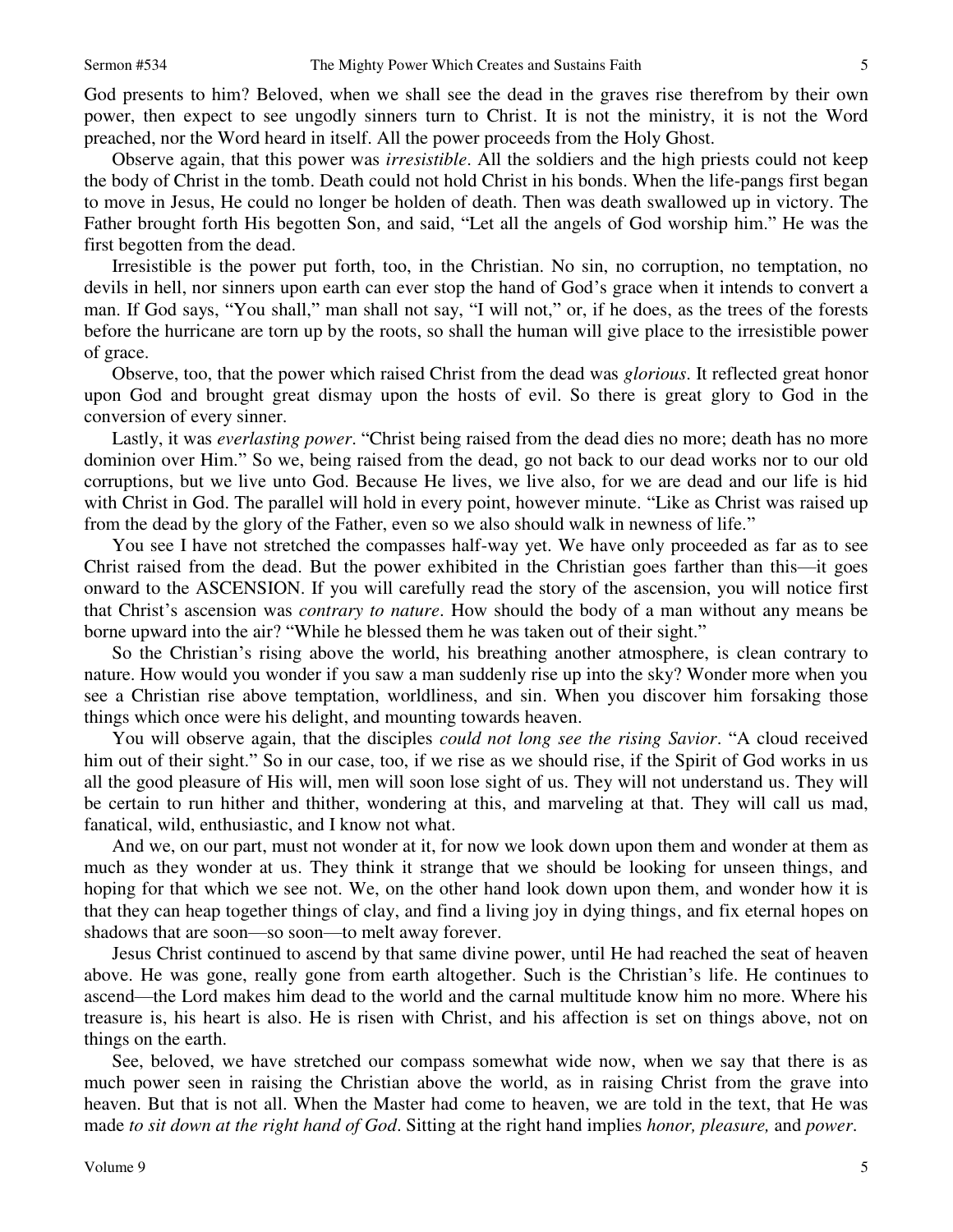Conceive the change! "He was despised and rejected of men; a man of sorrows, and acquainted with grief." They spat in His face, and bowed the knee, saying, "Hail, King of the Jews." He has sat down at the right hand of the majesty on high. He was full of misery, "My soul is exceeding sorrowful, even unto death," said He. The plowers made deep furrows upon His back, and His visage was more marred than that of any man. But now His joy is full. He is at the right hand of God, where there are pleasures forevermore. He was a worm and no man—the despised of the people. "All they who see me laugh me to scorn." They shake the head. They thrust out the lip, saying, "He trusted in God that he would deliver Him; let him deliver him, seeing he delights in him."

But see Him now! He has sat down forever at the right hand of God, even the Father. Note the change from depths of reproach to heights of glory, from fearful deeps of sorrow to glorious summits of bliss, from weakness, shame, and suffering, to strength, and majesty, and dominion, and glory. Such is the change in the Christian—just such a change. You, too, what were you? Were you worthy to have been cast upon a dunghill? No, scarcely fit for that, you were like salt which had lost its savor, neither fit for the land nor yet for the dunghill, and God and man might have cast you out. You were utterly worthless and fit for nothing.

As for suffering, ah, how were your bones broken by convictions of sin! The sorrows of death compassed you, and the pains of hell got hold upon you, for the arrows of God stuck fast in your loins, and the sword of God pierced to the dividing asunder of your soul and spirit. As for power, what power had you? You could not lift a finger. You could not pray. You could not believe. And yet where are you now?

Why, if you know where you are, you are this day as a believer sitting down at the right hand of God—God's beloved one, ministered unto of angels—God's Son, endowed with power, and made to sit and reign together with the Lord Jesus Christ. All that sitting at the right hand of God can mean in respect to the man Christ Jesus, it means in respect to every believer. For the apostle Paul writes concerning man in Christ Jesus, "What is man, that you are mindful of him? or the son of man, that you visit him? You made him a little lower than the angels; you crowned him with glory and honor, and did set him over the works of your hands: you have put all things in subjection under his feet. For in that he put all in subjection under him, he left nothing that is not put under him. But now we see not yet all things put under him. But we see Jesus, who was made a little lower than the angels for the suffering of death, crowned with glory and honor." At the right hand of God is the believer's place at this very day. May an act of faith give you a sweet enjoyment of it.

But note next, that Christ was not only put at God's right hand, but He had a complete triumph given—*far above all principalities and powers,* that neither good angels have eminence compared with Him, nor evil angels any power in contrast with Him. It is not only said that He was above them, but *far*  above them. And so is the believer. As for evil angels, the Lord shall tread Satan under your feet shortly. As for holy angels, "Are they not all ministering spirits, sent forth to minister for them who shall be heirs of salvation?" So that we, in the person of our Lord, are far above all principalities and powers.

You will not fail to observe that man has also universal dominion. Follow the passage, "*And has put all things under his feet."* And so has the Lord put all things under His people's feet. Their sins and corruptions, their sorrows and afflictions, this world and the world to come, are all made subject unto us, when He makes us kings and priests, that we may reign forever. Nay, as if this were not enough, Christ is then honored with a gracious Headship. He is made to be Head over all things to His church, and He is made the fullness of that church, for, "He fills all in all."

But as if the believer must be made like his Lord even here, observe that if Christ fills all in all, the church is His fullness. In Christ, the church is the head of the universe under God. For You have made him a little lower than the angels, and have crowned him with glory and honor. You made him to have dominion over the works of Your hands. You have put all things under his feet: all sheep and oxen, yea, and the beasts of the field, the fowl of the air, and the fish of the sea, and whatsoever passes through the paths of the sea.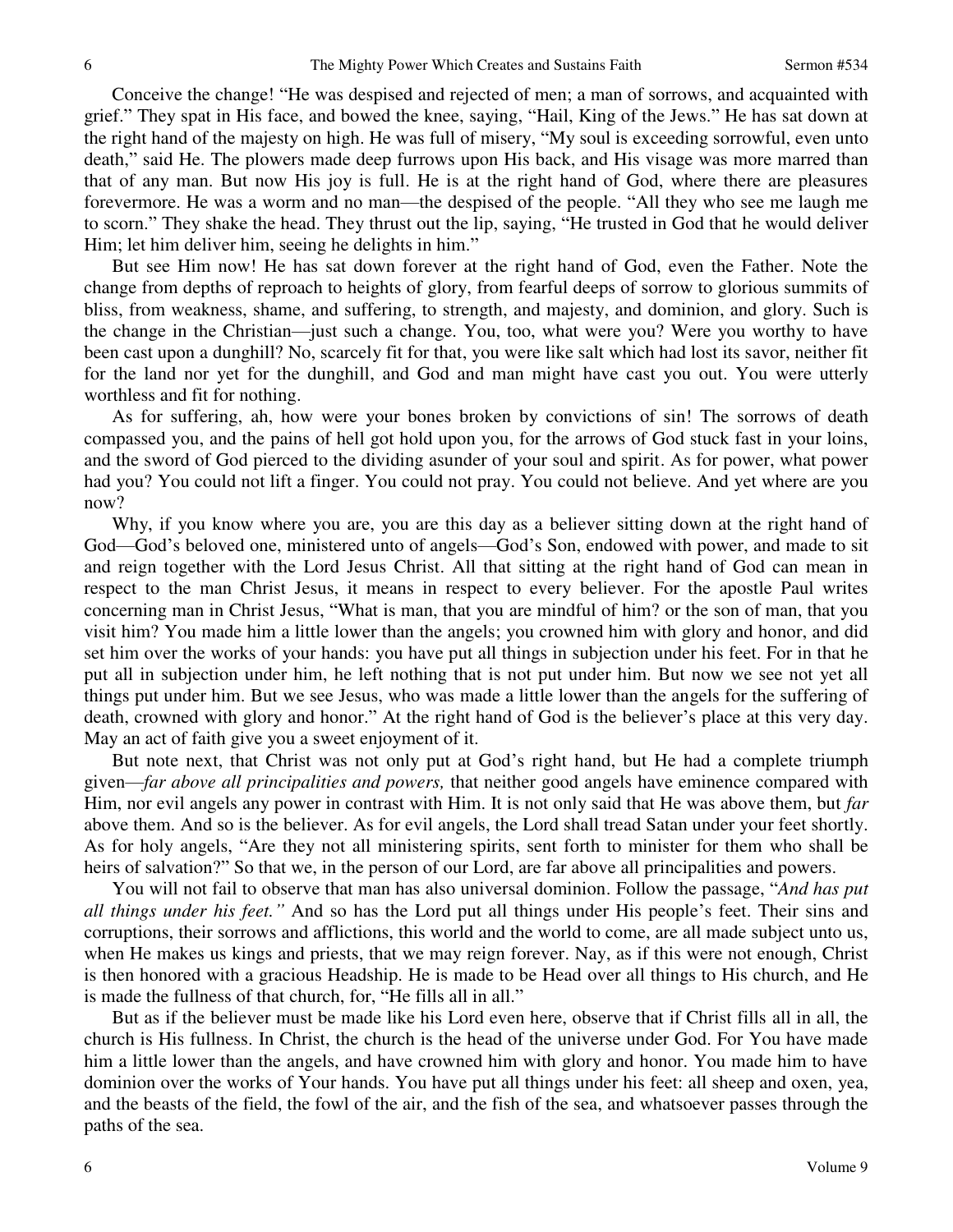7

I do not know whether I have brought forth the parallel completely. If you view our Lord as descending in His agony never so deep, and then behold Him in His glory never so high. If by combining judgment and imagination, hope and fear, you can get some glimmering of a thought of how low the Savior went, and how loftily He climbed, then you may transfer that to your own state, for the same power is at work today, has been at work, and will be at work in you, to lift you up from equal depths to equal heights, that in all things you may be like unto Christ. and having been like Him, numbered with the transgressors, you may like Him obtain the lot and the heritage to reign forever and ever at the right hand of the Majesty in the heavens.

I cannot speak on such a topic as this—it o'erpowers me. It is by far too grand for my limited gifts of utterance, but I trust not too great for human delectation. We can delight in it, and suck honey, marrow, and fatness from it.

**II.** Now we must note, in the second place, THE REASON OF THIS.

Why does God put forth as much power towards every Christian as He did in His beloved Son? Well, my brethren, I believe the reason is not only that the same power was required, and that by this means He gets great glory, but the reason is this—*union*. It lays in the word—union. There must be the same divine power in the member that there is in the head, or else where is the union? If we are one with Christ, members of His body, of His flesh, and of His bones, there must be a likeness.

Note, first, that *there cannot be a body at all—*I mean not a true living body—unless the members are of the same nature as the head. If you could conceive a human head joined to bestial limbs, you would at once understand that you were not looking upon a natural body. If here were a dog's foot, and there a lion's mane, and yet a man's eyes, and a human brow, you could never conceive of it as a body of God's creation. You would look upon it as a strange monstrosity, a thing to be put out of sight, or to be shown for fools to gaze at as a nine-day's wonder. but certainly not as a thing to display divine wisdom and power.

Nebuchadnezzar's dream, you remember, had an image of which the "head was of fine gold, his breast and his arms of silver, his belly and his thighs of brass, his legs of iron, his feet part of iron, and part of clay." Do you think that the person of Christ is to be so odd a medley? Our Head, we know, is like much fine gold. Thanks be unto God, we are well persuaded that a body of God's making will be of the same material all the way through. He will not have, I say, a perfectly glorious head allied to members in which the divine energy has never been seen. The same power which sparkles about the head must shine in the members, or else it cannot be a body constituted according to the analogy of nature, or according to the usual methods of the Divine Worker.

This is not the most forcible mode of putting it. Let us notice that if all the members were not like the head, and did not display the same power, *it would not be glorious to God*. Some of the old tapestries were made at different times and in different pieces, and occasionally the remark is heard, "That part of the battle-scene must have been wrought by a different needle from the other. You can see here an abundance, and there a deficiency of skill. That corner of the picture has been executed by a far inferior hand."

Now, suppose in this great tapestry which God is working—the great needlework of His love and power—the mystical person of Christ—that we should say, "The head has been wrought, we can see, by a divine hand. That glorious brow, those fire-darting eyes, those honey-dropping lips are of God, but that hand is by another and an inferior artist, and that foot is far from perfect in workmanship." Why, it would not be glorious to our Great Artist. But when the whole picture is by Himself, we see that He did not begin what He could not finish, and that He had not inserted a single thread of inferior value.

Note again, that *it would not be glorious to our head*. I saw the other day a cathedral window in the process of being filled with the richest stained glass. I think the great person of Christ may be compared to that great cathedral window. The artists had put in the head of the chief figure in the most beautiful glass that ever human skill could make, or human gold could purchase. I have not seen it since, but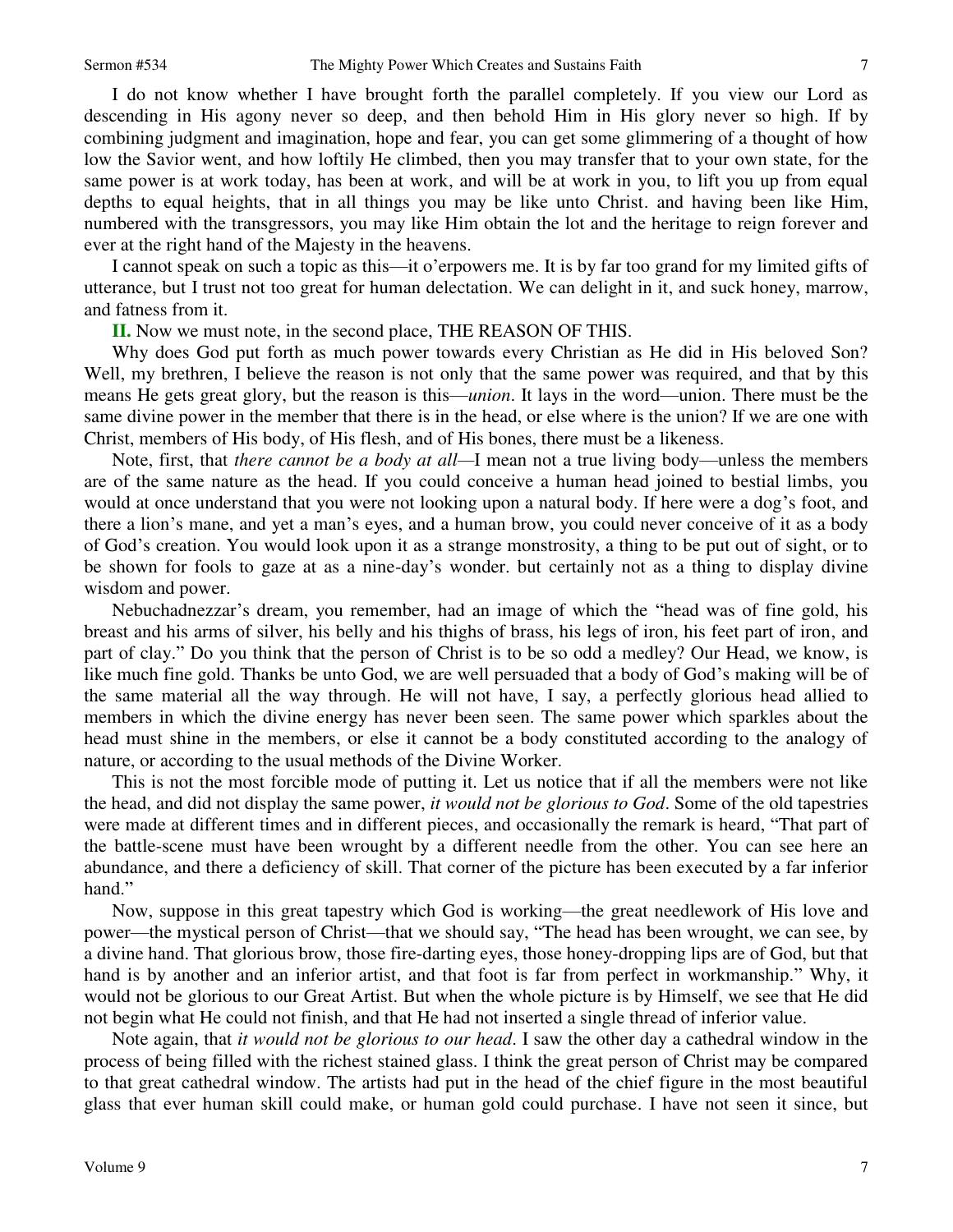imagine for an instant that the workers afterward found that their money failed them, and they were obliged to fill in the panes with common glass.

There is the window, there is nothing but a head in noble colors, and the rest is, perhaps, white glass, or some poor ordinary blue and yellow. It is never finished. What an unhappy thing, for who will care to see the head? It has lost its fullness. There is the head, but it is strangely circumstanced. If you complete it with anything inferior, you mar and spoil it. It is the head of an imperfect piece of workmanship. But dear friends, when all the rest of the picture shall have been wrought out with just the same costly material as the first part, then the head itself shall be placed in a worthy position, and shall derive glory as well as confer glory upon the body. You can read this parable without an interpreter.

I must add that if anything, the power manifested in the member should be greater than that manifested in the Head—*if anything, it should be greater*. A marble palace is to be built. Well, now, if they build (and oh, how many people do this kind of thing in their houses) the front with costly stone, and then erect the back with common stock bricks. If the pinnacles are made to soar with rich Carrara to the skies, and then down in the walls common stone is seen, everybody says, "This was done to save money."

But if the whole structure throughout, from top to bottom, is of the same kind, then it reflects much honor upon the great builder, and declares the wealth which he was able to expend upon the structure. But suppose that some of the blocks of marble used in the foundation have lain in a very dark quarry, and have been subject to damaging influences, so that they have lost their gloss and polish, then surely they will need more polishing, more workmanship to make them look like that bright cornerstone, that noble pinnacle which is brought out with shoutings. Christ Jesus was in His nature *fit,* without any preparing, to be a part of the great temple of God. We in our nature were unfit, and so, if anything, the power should be greater. But we are constrained to rejoice that we find in Scripture that it is just the same power which lifted the man Christ Jesus to the throne of God, which now shall lift each one of us to live and reign with Him.

Moreover, to conclude this point, the loving promise of our Lord never be fulfilled (and He will never be contented unless it is), unless His people do have the same power spent upon them as He has. What is His prayer? "I will that they also, whom You have given me, be with me where I am; that they may behold my glory." And then He adds, "The glory which you gave me I have given them." You know how the union stands, "I in them, and you in me."

We must be like our Head. Is He crowned—we must be crowned, too. He is a good husband. He will enjoy nothing without His spouse. When she was poor, He became poor for her sake. When she was despised, He was spit upon too, and now that He is in heaven, He must have her there. If He sits on a throne, she must have a throne too. If He has fullness of joy, and honor, and glory forever—then so must she. He will not be in heaven, and leave her behind, and He will not enjoy a single privilege of heaven without her being a sharer with Him. For all these reasons then you see it is clear why there should be the same power in the believer as there was in Christ.

**III.** Well, WHAT ARE THE INFERENCES FROM ALL THIS? Two or three—they will only be hinted at, so do not grow weary.

The first inference is this—*what a marvelous thing a Christian is.* A marvelous person am I if I am a believer in Christ. I am by doubting and fearing led to look down upon myself as despicable, but when I reflect that the Eternal has put His graving tool upon me—nay, that He has exerted the whole of His omnipotence in me, and will continue to exert it till He brings me to Himself—Lord, what is man! How strangely honored! How near have You brought him to Yourself, so that now there is no creature between God and man!

God first man as a creature far distant but yet second, as an adopted and regenerated being, brought as near to God as a son is brought to a father. And who shall tell how near this may be? Lord, what a mighty thing can Your grace make out of that poor crawling worm called man! How have You exalted